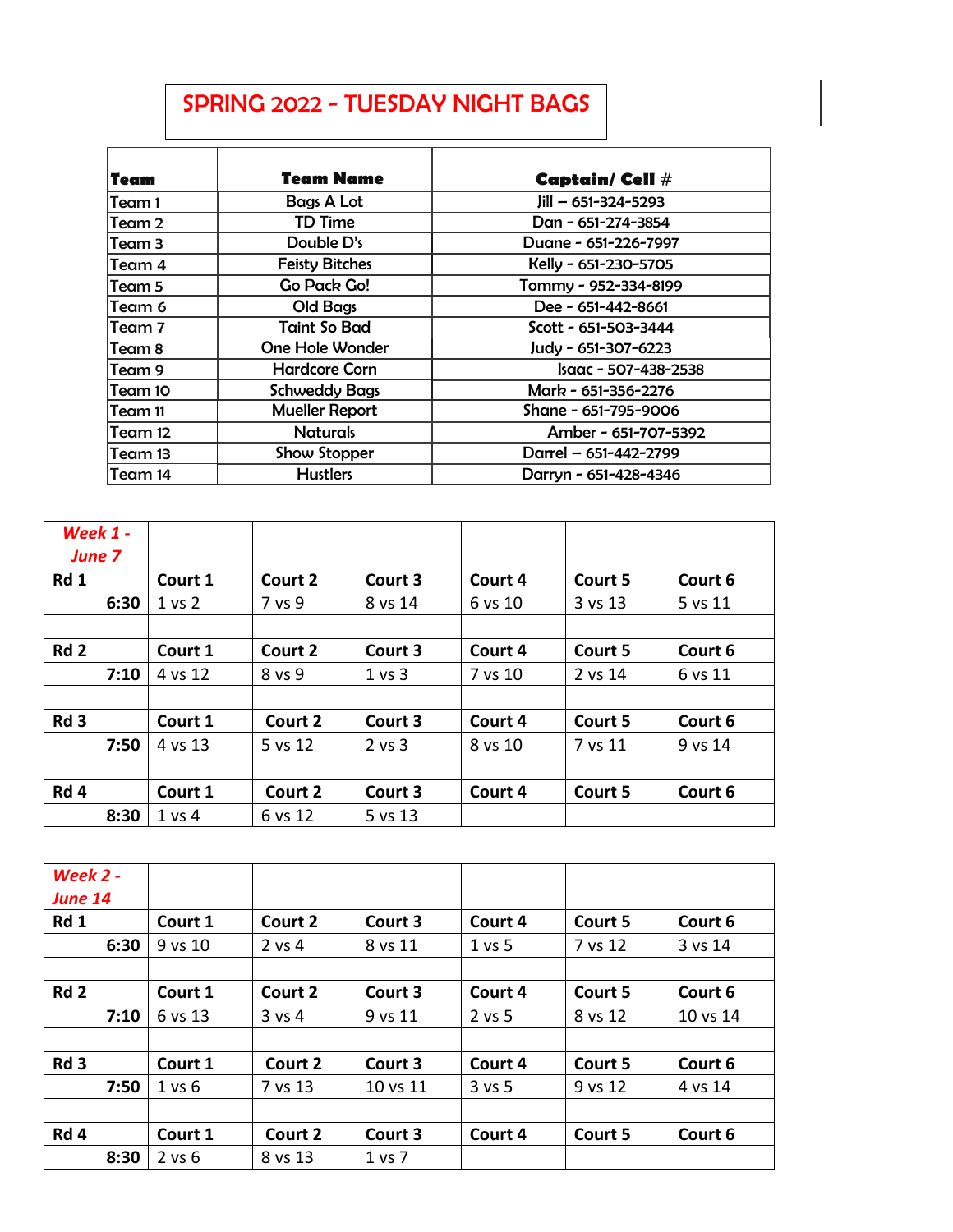| <b>Week 3 -</b><br><b>June 21</b> |                   |          |            |          |         |          |
|-----------------------------------|-------------------|----------|------------|----------|---------|----------|
| Rd 1                              | Court 1           | Court 2  | Court 3    | Court 4  | Court 5 | Court 6  |
| 6:30                              | 4 vs 5            | 10 vs 12 | 3 v s 6    | 9 vs 13  | 2 vs 7  | 11 vs 14 |
|                                   |                   |          |            |          |         |          |
| Rd <sub>2</sub>                   | Court 1           | Court 2  | Court 3    | Court 4  | Court 5 | Court 6  |
| 7:10                              | 1 <sub>vs</sub> 8 | 11 vs 12 | 4 vs 6     | 10 vs 13 | 3 vs 7  | 5 vs 14  |
|                                   |                   |          |            |          |         |          |
| Rd <sub>3</sub>                   | Court 1           | Court 2  | Court 3    | Court 4  | Court 5 | Court 6  |
| 7:50                              | 2 vs 8            | 1 vs 9   | $5$ vs $6$ | 11 vs 13 | 4 vs 7  | 12 vs 14 |
|                                   |                   |          |            |          |         |          |
| Rd 4                              | Court 1           | Court 2  | Court 3    | Court 4  | Court 5 | Court 6  |
| 8:30                              | 3 vs 8            | 1 vs 10  | 2 vs 9     |          |         |          |

| Week 4 -<br><b>June 28</b> |          |         |          |         |         |         |
|----------------------------|----------|---------|----------|---------|---------|---------|
| Rd 1                       | Court 1  | Court 2 | Court 3  | Court 4 | Court 5 | Court 6 |
| 6:30                       | 12 vs 13 | 5 vs 7  | 6 vs 14  | 4 vs 8  | 1 vs 11 | 3 vs 9  |
|                            |          |         |          |         |         |         |
| Rd <sub>2</sub>            | Court 1  | Court 2 | Court 3  | Court 4 | Court 5 | Court 6 |
| 7:10                       | 2 vs 10  | 6 vs 7  | 13 vs 14 | 5 vs 8  | 1 vs 12 | 4 vs 9  |
|                            |          |         |          |         |         |         |
| Rd <sub>3</sub>            | Court 1  | Court 2 | Court 3  | Court 4 | Court 5 | Court 6 |
| 7:50                       | 2 vs 11  | 3 vs 10 | 7 vs 14  | 6 vs 8  | 1 vs 13 | 5 vs 9  |
|                            |          |         |          |         |         |         |
| Rd 4                       | Court 1  | Court 2 | Court 3  | Court 4 | Court 5 | Court 6 |
| 8:30                       | 2 vs 12  | 4 vs 10 | 3 vs 11  |         |         |         |

| <b>Week 5 -</b><br><b>July 12</b> |         |         |         |         |         |         |
|-----------------------------------|---------|---------|---------|---------|---------|---------|
| Rd 1                              | Court 1 | Court 2 | Court 3 | Court 4 | Court 5 | Court 6 |
| 6:30                              | 7 vs 8  | 1 vs 14 | 6 vs 9  | 2 vs 13 | 5 vs 10 | 3 vs 12 |
|                                   |         |         |         |         |         |         |
| Rd <sub>2</sub>                   | Court 1 | Court 2 | Court 3 | Court 4 | Court 5 | Court 6 |
| 7:10                              | 4 vs 11 | 1 vs 2  | 7 vs 9  | 8 vs 14 | 6 vs 10 | 3 vs 13 |
|                                   |         |         |         |         |         |         |
| Rd <sub>3</sub>                   | Court 1 | Court 2 | Court 3 | Court 4 | Court 5 | Court 6 |
| 7:50                              | 5 vs 11 | 4 vs 12 | 8 vs 9  | 1 vs 3  | 7 vs 10 | 2 vs 14 |
|                                   |         |         |         |         |         |         |
| Rd 4                              | Court 1 | Court 2 | Court 3 | Court 4 | Court 5 | Court 6 |
| 8:30                              | 6 vs 11 | 4 vs 13 | 5 vs 12 |         |         |         |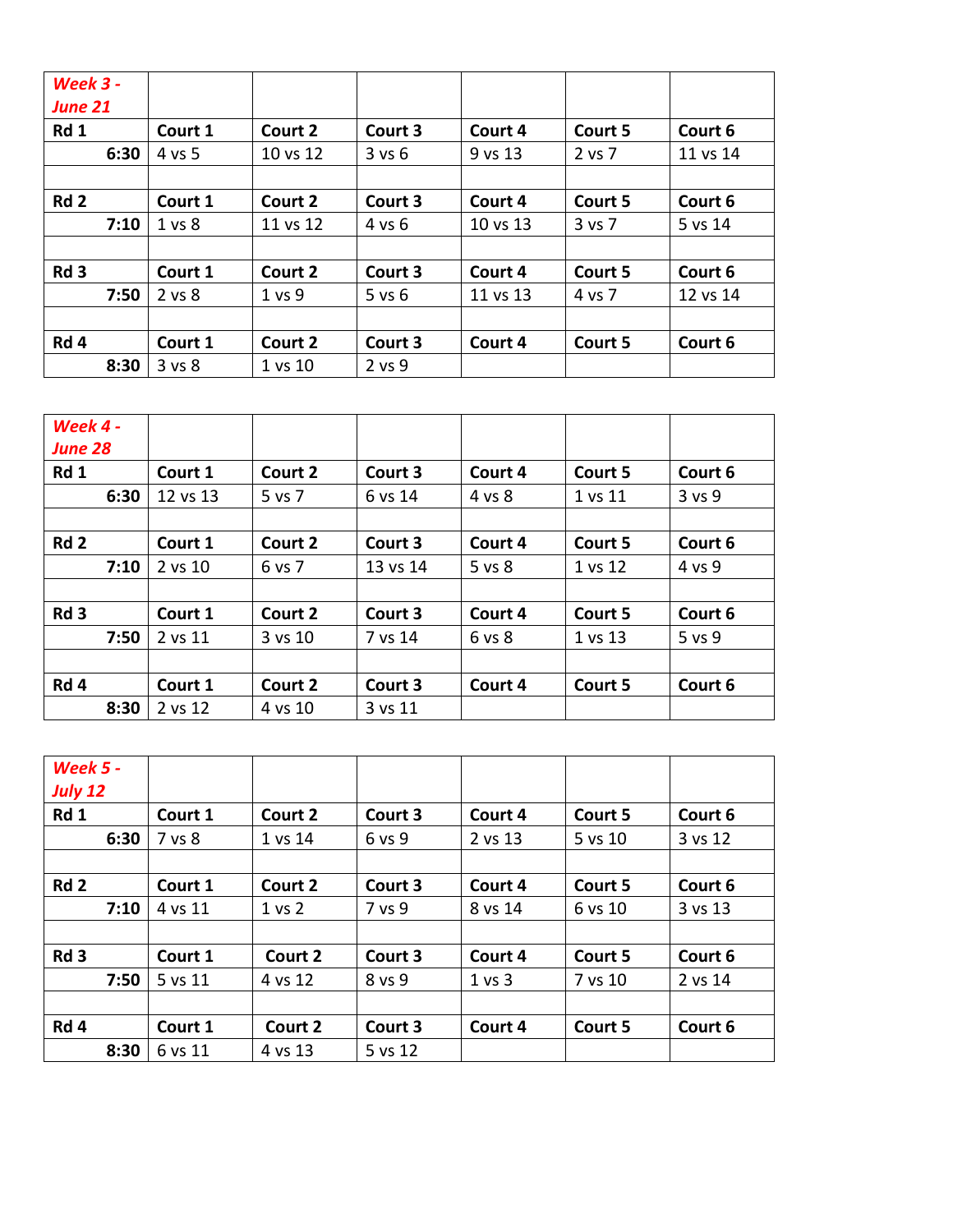| <b>Week 6 -</b><br><b>July 19</b> |            |         |            |         |         |         |
|-----------------------------------|------------|---------|------------|---------|---------|---------|
| Rd 1                              | Court 1    | Court 2 | Court 3    | Court 4 | Court 5 | Court 6 |
| 6:30                              | $2$ vs $3$ | 8 vs 10 | 1 vs 4     | 7 vs 11 | 9 vs 14 | 6 vs 12 |
| 8:30                              | 4 vs 9     | 2 vs 11 | 3 vs 10    |         |         |         |
| Rd <sub>2</sub>                   | Court 1    | Court 2 | Court 3    | Court 4 | Court 5 | Court 6 |
| 7:10                              | 5 vs 13    | 9 vs 10 | $2$ vs 4   | 8 vs 11 | 7 vs 12 | 3 vs 14 |
|                                   |            |         |            |         |         |         |
| Rd <sub>3</sub>                   | Court 1    | Court 2 | Court 3    | Court 4 | Court 5 | Court 6 |
| 7:50                              | 1 vs 5     | 6 vs 13 | $3$ vs $4$ | 9 vs 11 | 2 vs 5  | 8 vs 12 |
|                                   |            |         |            |         |         |         |
| Rd 4                              | Court 1    | Court 2 | Court 3    | Court 4 | Court 5 | Court 6 |
| 8:30                              | $1$ vs $6$ | 7 vs 13 | 10 vs 14   |         |         |         |

| Week 7 -<br><b>July 26</b> |          |            |          |            |         |            |
|----------------------------|----------|------------|----------|------------|---------|------------|
| Rd 1                       | Court 1  | Court 2    | Court 3  | Court 4    | Court 5 | Court 6    |
| 6:30                       | 10 vs 11 | $3$ vs $5$ | 9 vs 12  | $2$ vs $6$ | 8 vs 13 | $1$ vs $7$ |
|                            |          |            |          |            |         |            |
| Rd <sub>2</sub>            | Court 1  | Court 2    | Court 3  | Court 4    | Court 5 | Court 6    |
| 7:10                       | 4 vs 14  | 10 vs 12   | 3 v s 6  | 9 vs 13    | 2 vs 7  | 1 vs 8     |
|                            |          |            |          |            |         |            |
| Rd <sub>3</sub>            | Court 1  | Court 2    | Court 3  | Court 4    | Court 5 | Court 6    |
| 7:50                       | 4 vs 5   | 11 vs 14   | 10 vs 13 | 3 vs 7     | 2 vs 8  | 1 vs 9     |
|                            |          |            |          |            |         |            |
| Rd 4                       | Court 1  | Court 2    | Court 3  | Court 4    | Court 5 | Court 6    |
| 8:30                       | 11 vs 12 | 4 vs 6     | 5 vs 14  |            |         |            |

| Week 8 -        |            |          |         |          |         |         |
|-----------------|------------|----------|---------|----------|---------|---------|
| Aug 2           |            |          |         |          |         |         |
| Rd 1            | Court 1    | Court 2  | Court 3 | Court 4  | Court 5 | Court 6 |
| 6:30            | $5$ vs $6$ | 11 vs 13 | 4 vs 7  | 12 vs 14 | 3 vs 8  | 1 vs 10 |
|                 |            |          |         |          |         |         |
| Rd <sub>2</sub> | Court 1    | Court 2  | Court 3 | Court 4  | Court 5 | Court 6 |
| 7:10            | $2$ vs $9$ | 12 vs 13 | 5 vs 7  | 6 vs 14  | 4 vs 8  | 1 vs 11 |
|                 |            |          |         |          |         |         |
| Rd <sub>3</sub> | Court 1    | Court 2  | Court 3 | Court 4  | Court 5 | Court 6 |
| 7:50            | 3 vs 9     | 2 vs 10  | 6 vs 7  | 13 vs 14 | 5 vs 8  | 1 vs 12 |
|                 |            |          |         |          |         |         |
| Rd 4            | Court 1    | Court 2  | Court 3 | Court 4  | Court 5 | Court 6 |